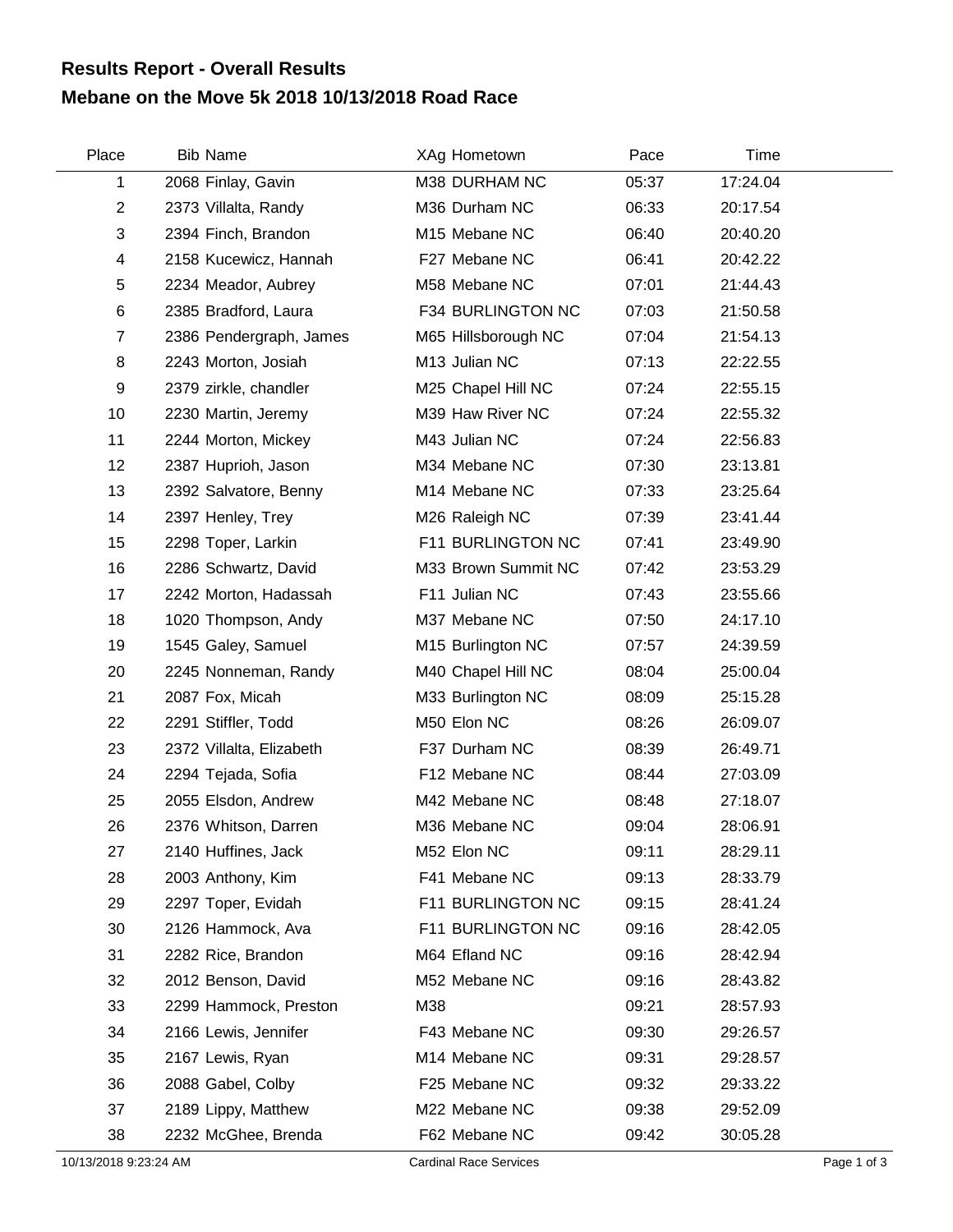| Place | <b>Bib Name</b>           | XAg Hometown          | Pace  | Time     |  |
|-------|---------------------------|-----------------------|-------|----------|--|
| 39    | 2391 Salvatore, Ben       | M59 Mebane NC         | 10:05 | 31:14.32 |  |
| 40    | 2389 Rodgers, Landon      | M11                   | 10:09 | 31:26.92 |  |
| 41    | 2256 Owens, Lindsey       | F33 Haw River NC      | 10:10 | 31:31.64 |  |
| 42    | 2300 Hammock, Kristi      | F37                   | 10:16 | 31:50.18 |  |
| 43    | 623 Barger, Traci         | F49 Mebane NC         | 10:18 | 31:55.10 |  |
| 44    | 2139 Hudson, Tara         | F40 GRAHAM NC         | 10:18 | 31:57.20 |  |
| 45    | 2374 Westmoreland, Jeremy | M36 BURLINGTON NC     | 10:19 | 31:58.24 |  |
| 46    | 2010 Barnes, Glenn        | M41 GRAHAM NC         | 10:33 | 32:40.92 |  |
| 47    | 2292 Stubbs, Jay          | M50 Mebane NC         | 10:37 | 32:54.25 |  |
| 48    | 2369 Underwood, Heidi     | F27 Hillsborough NC   | 10:37 | 32:55.58 |  |
| 49    | 2368 Torres, Andrea       | F27 Carrboro NC       | 10:38 | 32:57.64 |  |
| 50    | 2129 Harding, Jim         | M56 Mebane NC         | 10:44 | 33:15.05 |  |
| 51    | 2225 Martin, Andrea       | F38 Haw River NC      | 10:46 | 33:23.44 |  |
| 52    | 2283 Riley, Kristin       | F50 Haw River NC      | 10:49 | 33:32.13 |  |
| 53    | 2135 Hearn, Susan         | F52 Elon NC           | 10:51 | 33:38.74 |  |
| 54    | 2395 Smith, Kristin       | F44 Mebane NC         | 10:52 | 33:41.13 |  |
| 55    | 2120 Hamblin, Martha      | F62 Mebane NC         | 10:53 | 33:45.21 |  |
| 56    | 1135 Brown, Kim           | F56 Hendersonville NC | 10:53 | 33:45.71 |  |
| 57    | 2008 Baird, James         | M64 Hillsborough NC   | 10:54 | 33:46.24 |  |
| 58    | 1538 Finch, Tammy         | F45 Mebane NC         | 10:59 | 34:03.81 |  |
| 59    | 2127 Hammock, Eli         | M9 BURLINGTON NC      | 11:01 | 34:08.06 |  |
| 60    | 2240 Moore, David         | M30 Mebane NC         | 11:02 | 34:11.64 |  |
| 61    | 2262 Paduchowski, Andrea  | F33 Mebane NC         | 11:03 | 34:15.19 |  |
| 62    | 1603 Murlun, Elishu       | M8 Greensboro NC      | 11:03 | 34:16.60 |  |
| 63    | 2119 Hall, Shannon        | F49 Mebane NC         | 11:04 | 34:18.75 |  |
| 64    | 2051 Dempsey, Michael     | M59 Hillsborough NC   | 11:04 | 34:18.94 |  |
| 65    | 2284 Rivers, Julie        | F54 Mebane NC         | 11:05 | 34:20.99 |  |
| 66    | 2023 Cheslock, Jonathon   | M33 Mebane NC         | 11:08 | 34:31.93 |  |
| 67    | 2378 Wineman, Gracie      | F22 Mebane NC         | 11:22 | 35:14.04 |  |
| 68    | 2253 O'Sullivan, Gilly    | M19 Mebane NC         | 11:22 | 35:14.13 |  |
| 69    | 2138 Holcombe, Tracy      | F43 WAKE FOREST N     | 11:41 | 36:12.50 |  |
| 70    | 2093 Graham, Charles      | M73 Burlington NC     | 11:41 | 36:12.77 |  |
| 71    | 2398 Dorsett, Casey       | F25 Pittsboro NC      | 11:43 | 36:19.52 |  |
| 72    | 2396 Dorsett, Robin       | F58 Mebane NC         | 11:43 | 36:19.61 |  |
| 73    | 2285 Roberson, Emily      | F20 Mebane NC         | 11:49 | 36:38.46 |  |
| 74    | 2390 Hurst, David         | M48 Mebane NC         | 11:53 | 36:48.82 |  |
| 75    | 2066 Farmer, Mason        | M11 Mebane NC         | 12:01 | 37:14.65 |  |
| 76    | 2056 Farmer, Crawford     | M13 Mebane NC         | 12:03 | 37:20.47 |  |
| 77    | 2388 Holmes, Henry        | M11 Mebane NC         | 12:08 | 37:35.64 |  |
| 78    | 2280 Powell, Joseph       | M9 Mebane NC          | 12:08 | 37:35.93 |  |
| 79    | 2279 Powell, Christy      | F42 Mebane NC         | 12:13 | 37:52.43 |  |